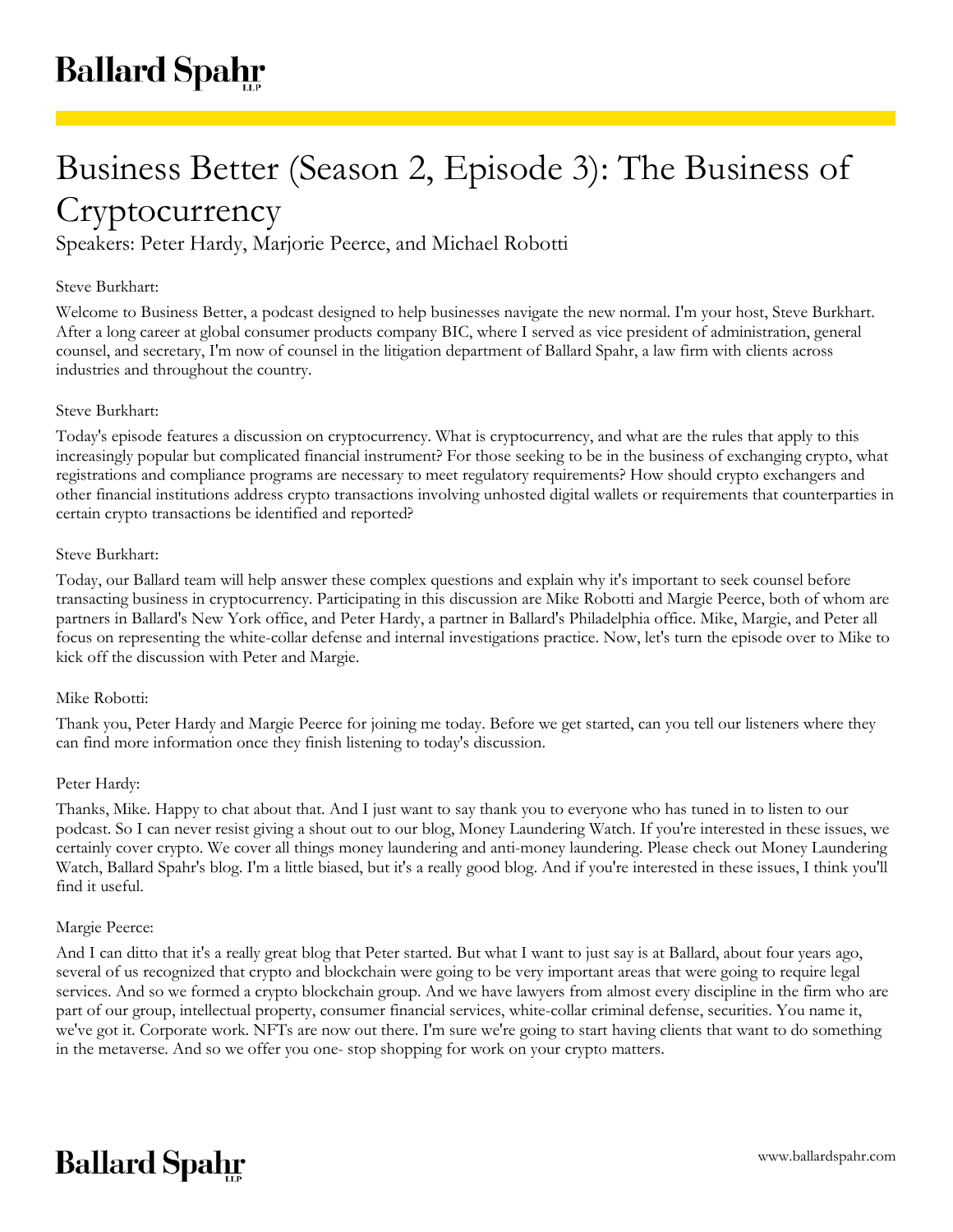#### Mike Robotti:

So Peter, why don't you kick off our discussion here today? What are some of the US regulatory challenges facing cryptocurrency exchanges? In particular, what are the Bank Secrecy Act and anti-money laundering concerns?

# Peter Hardy:

So there's a couple of parts to that question, and I guess I'm just going to start off very high level at first and keep it very brief. So the basics are if you're a crypto exchange, then chances are that FinCEN, Financial Crimes Enforcement Network, which is the regulator for the Bank Secrecy Act, is going to regard you as either a "exchange or an administrator." And the translation is what that means is that you are most likely going to be a money services business and therefore covered by the Bank Secrecy Act and/or a money transmitter under various state laws.

# Peter Hardy:

I'll get to the state laws in a second. So what does that mean? Well, what it means is that you have to register as a MSB, money services business, with FinCEN. That's relatively easy, but it also means that then because you're covered by the BSA, you've got to have an actual anti-money laundering program and all that that entails; a compliance officer, independent testing, training, customer due diligence, et cetera, et cetera. So it's the day-to-day onus that can be difficult under the BSA in terms of running a functional program.

# Peter Hardy:

Now under the states, the state's kind of a patchwork quilt, and in many states if you are an exchanger or an administrator, you do have to then obtain a money transmitter license and that has its own set of obligations and regulations. Other states, they take the position that crypto doesn't count as money or funds or whatever the magic word is under their state statute.

#### Peter Hardy:

So those are the basics. Now, in practice, and I'll use an example just to kind of illustrate it, typically the enforcement cases, whether criminal or regulatory under the Bank Secrecy Act have all kind of centered around a failure or an alleged failure to register properly as an MSB or a money transmitter.

# Peter Hardy:

Now, the Department of Justice charged some individual executives at an exchange, very large exchange called BitMEX. And one of the interesting things about that prosecution is it actually wasn't based on a failure to register as an MSB, so it is a exception to the kind of general rule that I just noted, rather as a little more esoteric and they were considered by the government, BitMEX here, to be a financial institution covered by the Bank Secrecy Act because they were future commission merchants, which is a little unusual. But regardless, that was the position of the government. And those prosecutions are still pending. The gentlemen are, as of now at least, going to trial. And the allegation there was, is that they utterly failed to maintain the AML program that I just described. They're based in Seychelles Island.

#### Peter Hardy:

And there's another facet to that case that really is a constant theme. And a lot of the enforcement actions that we see, which is a exchange or a business that is, according to the government, not properly registered in the United States, supposedly operating abroad only, but they have US customers, which of course in the crypto world is very easy to happen. And so that's the jurisdictional hook and also part of the allegations, regulatory violations and criminality.

#### Peter Hardy:

And then just to follow up on that, FinCEN along with the CFTC settled a regulatory enforcement action with BitMEX itself, the organization versus the gentlemen who had been prosecuted, and the outcome of that was \$100 million fine and a commitment to file suspicious activity reports that had not yet been filed. You have to hire an independent consultant who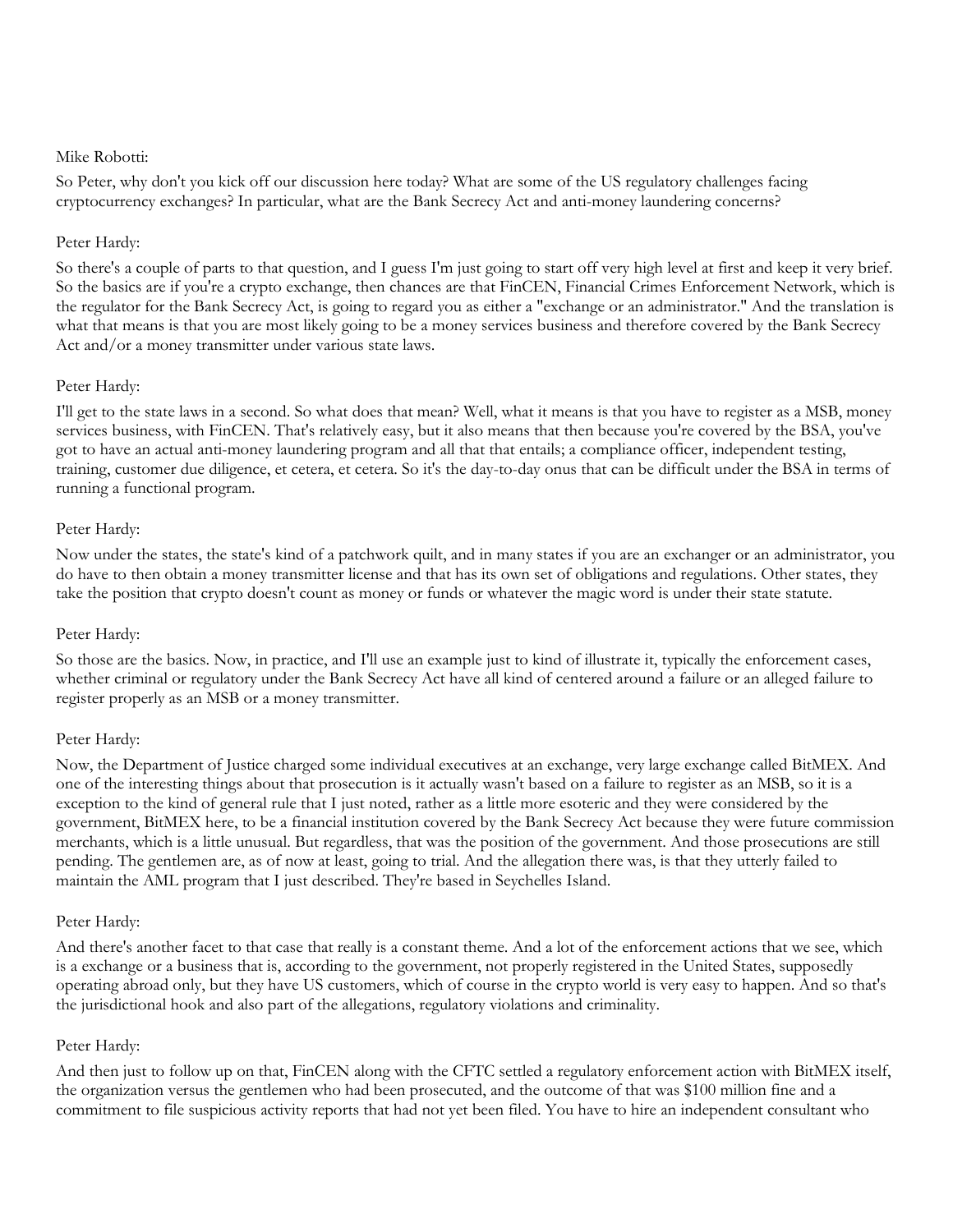then needs to help them ensure that in fact they don't have any US customers. And what happened there is something that happens with regularity is that the US customers were using something called a VPN, which is a virtual private network, which then masks or usually masks your location. And the government allegation is that nonetheless BitMEX still knew that the folks they were dealing with included US citizens.

# Peter Hardy:

So that's kind of a very high-level description of some kind of the core regulatory and criminal risks that folks can face if you're an exchange. And I want to just switch gears slightly and then kind of move on to some more pure regulatory things that have gone on lately. You know, let's say that you have your functional AML program and you're properly licensed in the US and you're doing everything you should, there's a couple of things coming down the pike that you still need to be aware of that could definitely affect you in terms of compliance costs and efforts of that nature.

# Peter Hardy:

So one, to be a master of the obvious, the government's very interested in crypto right now. On the AML front, there's a big new law that was passed earlier this year, the Anti-Money Laundering Act. So it defines a money transmitter subject to the BSA as a business engaged in the exchange or transmission of value that substitutes for currency i.e., crypto. This pretty much just formalizes the longstanding position of FinCEN that I already described. So that's one.

# Peter Hardy:

The other thing is FinCEN came out as required by Congress this year with a list of anti-money laundering national priorities. Crypto itself was not included in the list of eight priorities, but it definitely got a shout out. And according to FinCEN, it's the "currency of preference in a wide variety of online enlisted activities." And on that note, FinCEN this year created for the first time the position of Chief Digital Currency Advisor. So the point here is there's a lot of things that are converging and the government is definitely taking a coordinated or semi- coordinated approach to regulation.

#### Peter Hardy:

There's two possible regulations out there that I think are worthy of noting, and this will also apply to banks and other financial institutions as well. So FinCEN proposed a new rule for a "unhosted virtual currency wallet." So an unhosted wallet is one that's not provided by a financial institution or other service and it basically resides on a user's personal device or offline. So for transactions involving an unhosted wallet, and this kind of gets into a lot of the unique practical problems that crypto can pose for financial institutions, whether they be exchanges or otherwise, who are trying to comply with these rules because AML is all about transparency and identifying the true identity of your customer. So for a transaction greater than \$10,000, the proposed rule, and it's still proposed, it hasn't been passed, would require banks and money services businesses to submit a report to FinCEN, analogous to existing reports for currency like a CTR.

#### Peter Hardy:

And so you'd have to have the full name and physical address of the client. The name and physical address, and this can get tricky, it's a practical matter of each counterparty to the transaction, the amount and type of virtual currency being transacted, the assessed value, and all other information that basically uniquely identifies the transaction, the accounts, and the parties involved. And it's really the requirement for the counterparty that gets very tricky because, and this bleeds into the second proposal that I wanted to talk about. Again, FinCEN proposed that the travel rule, which is an existing rule under the Bank Secrecy Act that already applies to banks, be greatly expanded.

# Peter Hardy:

Travel rule essentially, to dumb it down, the information travels with the transaction. So again, if you are a financial institution that is on the originating side of a transaction, you need to know who is the counterparty, who's on the recipient side. So it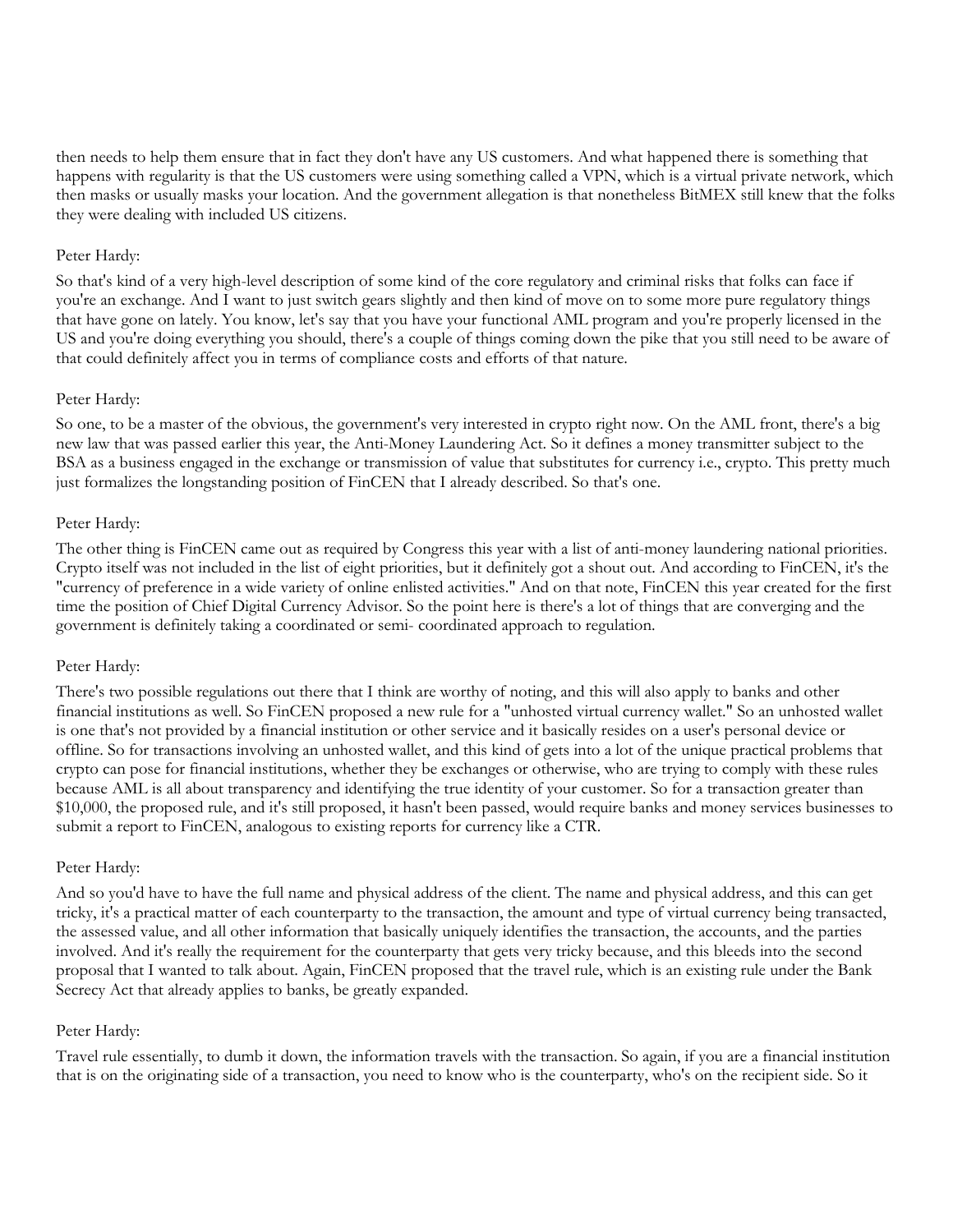would expand the travel rule to reduce the current \$3,000 threshold to only \$250 for international transfers, thereby greatly expanding it. And importantly, it would explicitly apply to transactions involving virtual currencies.

# Peter Hardy:

So this is a bit of a challenge largely because of technology. I mean, the technology is being worked out, but unlike for traditional fiat transactions, there's no SWIFT system in place. SWIFT is the system that financial institutions use around the world to track counterparties and things of that nature. It just, there is no system in place for crypto. It's a particular problem if you're talking about defi or decentralized finance where, government may not agree with this, but there's no one there. There's no one running the system.

# Peter Hardy:

Having said all that, the Financial Action Task Force, which is a anti-money laundering body based in Europe that provides standards for participating countries around the world, has long had the travel rule in place for virtual currency transactions over \$1,000. So they're already there, although they actually concede that there's no technically proven means of identifying a virtual currency provider that manages beneficiary wallets. So they concede that, but they plunge ahead anyway.

# Peter Hardy:

And the OCC is examining banks for the travel rule, the IRS is examining crypto exchanges for the travel rule and other requirements. So it's out there. And just to bring it home and then I'll stop talking, the BitMEX enforcement action that I referenced, the one that was recently resolved, had some language in there expressing FinCEN's expectation as a practical matter as to how virtual currency exchanges can indeed through various means, not necessarily easy, but they can find out information about past transactions and counterparties by using various address clustering tools.

#### Peter Hardy:

So that's a long-winded way of answering your question, Mike. The upshot is we've got the basics, the core BSA requirements, government is definitely active in this area. And beyond just the basics, there's some more onerous and more esoteric regulations that are potentially down the pike.

#### Mike Robotti:

So just to follow up on that, what about the US criminal money laundering statutes? What are the particular concerns there?

#### Peter Hardy:

Yeah. So let's not forget of the constant existence of the criminal code. And so that's Title 18 and here it's Sections 1956 and 1957. Those are the good old- fashioned standard money laundering statutes. And anyone who is going to be involved in crypto on the business side and frankly fiat currency, needs always remember regardless of FinCEN and the SEC and the regulators, there's always the prosecutors and the possibility that if you know, that's the key, if you have the mental state to know that a transaction involves so-called dirty money, then without getting into all the other elements of the statute, you could definitely be assisting or conducting a money laundering transaction, and especially with some of the practical problems of determining who you're dealing with.

#### Peter Hardy:

And it also always gets down to the constant question in AML and money laundering in general, which is source of funds, it always behooves folks to remember beyond just regulatory requirements, there is just that, and this applies to everyone, don't have to be covered by the BSA, you can be a real estate agent or whoever, you always got to worry about the Title 18.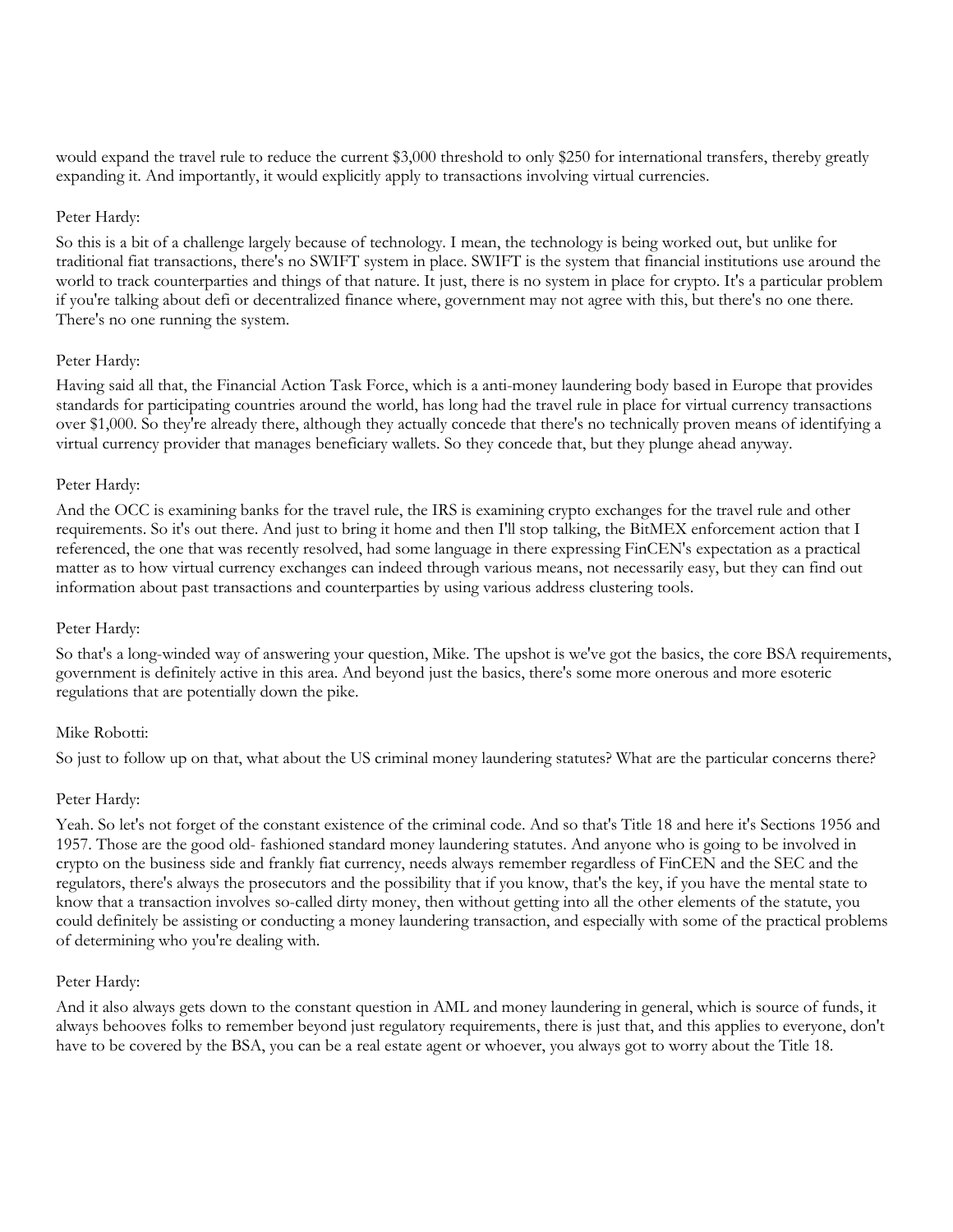# Peter Hardy:

And when things first started, that's what the government was using. When you think about Silk Road prosecution, which was essentially an alleged drug, gunm and child porn bizarre. I mean, they charged drug charges and they charged money laundering. The industry obviously has greatly matured. I mean, there's still some bad folks out there, but obviously virtual currency is light years from those days. And so now we're really seeing more regulatory action.

# Peter Hardy:

But again, the criminal code is always there. And there's, there's kind of an armchair debate about is fiat currency worse or is crypto worse in terms of the amount of dirty money or dirty funds that's being transacted. It's hard to say. And part of it depends on whether or not you're talking about investment transactions or transactions to acquire, what have you. There's a lot of folks that say that fiat is still the method of choice for money launders. And in terms of just raw numbers, that's probably true. But again, issues with knowing who the counterparty is and source of funds, yeah it's a particular issue for crypto.

# Mike Robotti:

So let's focus for a minute on traditional financial institutions. What should they be thinking about if they are considering doing business with crypto?

# Peter Hardy:

Yeah. So I guess it depends on the customer. I mean, if you're thinking about dealing with an exchange, because at the end of the day these exchanges need access, or many of them, to and desire access to the traditional banking system. Is your exchange properly licensed? Again, the state money transmitter laws can can be difficult because they're just all over the place and there's a lot of vagueness. And what are their own AML processes like? You know, that's part of your... So if I'm a bank thinking about banking a crypto exchange, and many banks really don't want to do it, but there's some out there who are willing to kind of take that on those extra compliance costs, you need to dig into the functionality of their own AML processes.

#### Peter Hardy:

If you're talking about individual customers, make sure that they're actually not functioning as a money transmitter. You know, maybe they are. Even if it's just a person, they could still be a "exchanger or administrator." And again, we get to the source of funds issue.

#### Peter Hardy:

I just want to wrap up. I think the really interesting thing now is traditional financial institutions that are themselves thinking about getting into crypto and the blockchain. And again, we get back to the regulators and there's been a lot of move, well sort of movement on this recently. So the FDIC earlier in 2021 sent out a request for information on the role of banks and crypto, and those responses came in over the summer. And then partly based on that, but some other activity as well, the FDIC along with the Federal Reserve and the Office of the Comptroller Currency issued in November a short joint statement on crypto asset policy. And they purported to produce a roadmap.

#### Peter Hardy:

Short story short, the policy statement itself really provides no concrete details. It really says in 2022 more clarity is forthcoming, which obviously would be very appreciated. The roadmap has five bullet points and these are the activities that the federal regulators are going to supposedly provide more clarity on in 2022 for banks that are thinking about getting into this.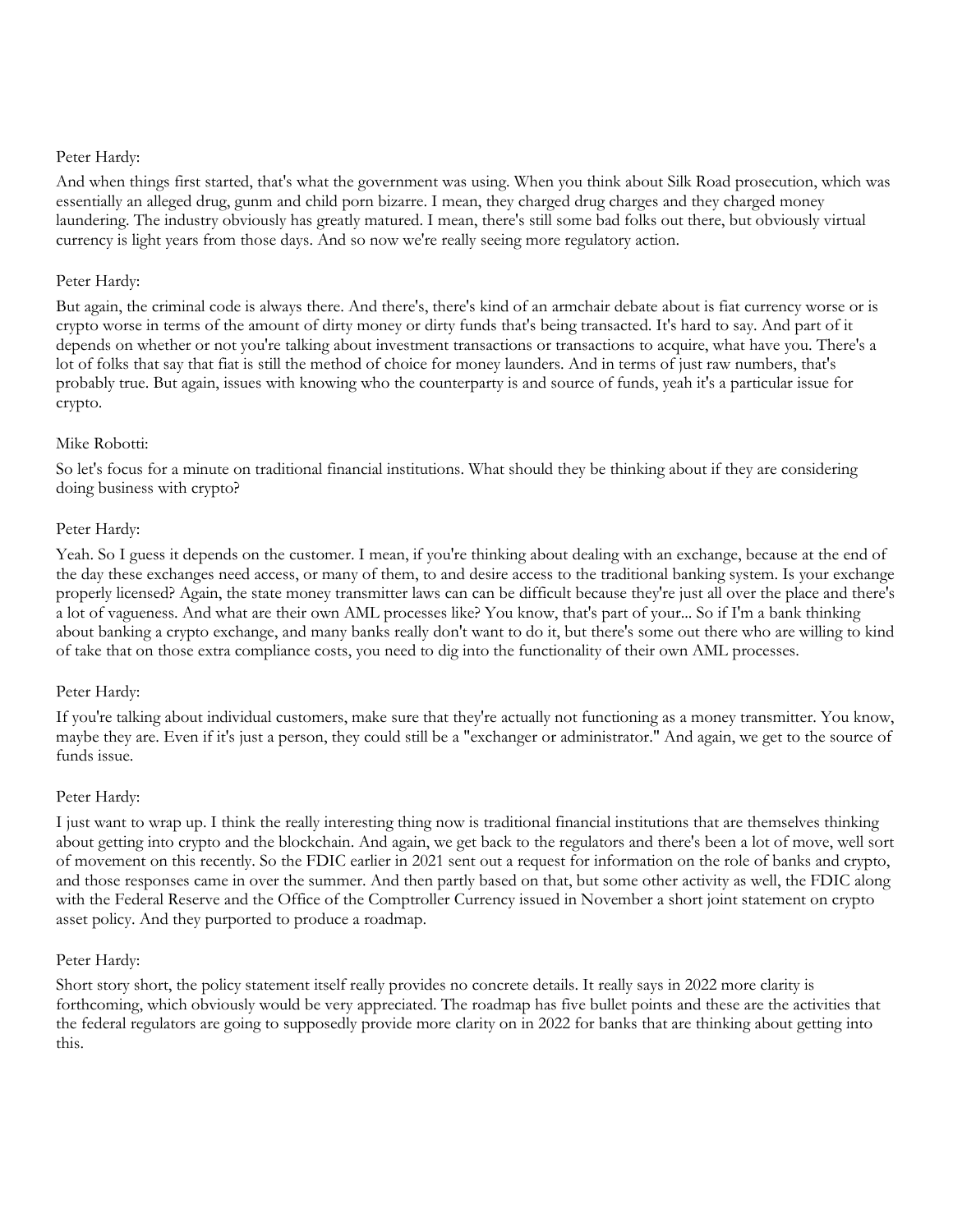# Peter Hardy:

And a lot of this is, there's an AML component, but a lot of this is just kind of straight up bank permissibility issues. So crypto asset safekeeping, ancillary custody services, facilitation of customer purchases and sales of crypto assets, issuance and distribution of stable coins, and the holding of crypto assets on a balance sheet. So these are all things that banks are thinking about or starting to get into. And obviously, the regulators are taking a, shall we say, cautious approach. They call it a sprint. I'm not sure that industry would agree with the use of the word sprint.

# Peter Hardy:

And then about the same time that this joint statement was issued, the OCC issued an interpretive letter, Letter 1179. And the upshot of 1179 is that on one hand, it validated and confirmed some prior interpretive letters by the OCC, which basically said the following. If you're a bank and if we examine you, the following activities are not categorically impermissible so long as you have sufficient processes in place. They covered a lot of the activities that I just ticked off that were on the roadmap. So as whether or not you can provide crypto currency custody services, this was Interpretive Letter 1170. So the more recent letter confirmed that.

# Peter Hardy:

And there was also whether or not you can hold dollar deposits serving as reserves, backing stable coins. That was Letter 1172. So the more recent letter confirmed that too. And then finally, we've got letter 1174, which addressed whether banks can act as nodes. So we're really starting to kind of get out there on the blockchain, independent node verification network, and whether or not banks can engage in stable coin activities.

# Peter Hardy:

So the upshot is that in this more recent letter, the OCC on one hand confirmed those letters. However, if you're going to do that, you need to get prior approval from your supervisory office, which on one hand makes sense, but it also suggests that the effect of this is that on one hand the OCC said we're not saying you can never do it, you just need prior approval.

#### Peter Hardy:

I think it's fair to say that obtaining the prior approval will be a rigorous and demanding process. And remember, it's only the OCC that's issued this letter. The FDIC didn't do it. The Federal Reserve didn't do it. So they still haven't gone on record about these things. And it's also fair to surmise that until that supposed extra clarity comes out, according to the roadmap, a lot of the regulators are probably going to hold back on opining on anything or offering their non-objection to requests to proceed with these activities.

#### Peter Hardy:

So it's a step forward, but we can also anticipate some continued delay in terms of clarity while the regulators continue their "sprint." But it's really interesting to see the traditional banks wanting to get into crypto and blockchain because obviously it's here to stay and everyone including the government acknowledges that.

#### Mike Robotti:

So Margie, why don't you jump in with your thoughts here? What types of criminal cases are you seeing regulators and prosecutors bring?

#### Margie Peerce:

Sure, thanks. And Peter, thank you very much for that. I think that what we can see just based on what Peter has said is this is a very complicated area. And you have overlapping regulators. You have regulators sometimes giving inconsistent guidance. As an example, the SEC has found that Bitcoin and Ethereum are not securities, but the CFTC has found that Bitcoin and Ethereum are commodities. So there's just a lot of confusion and complicated analyses that need to be done.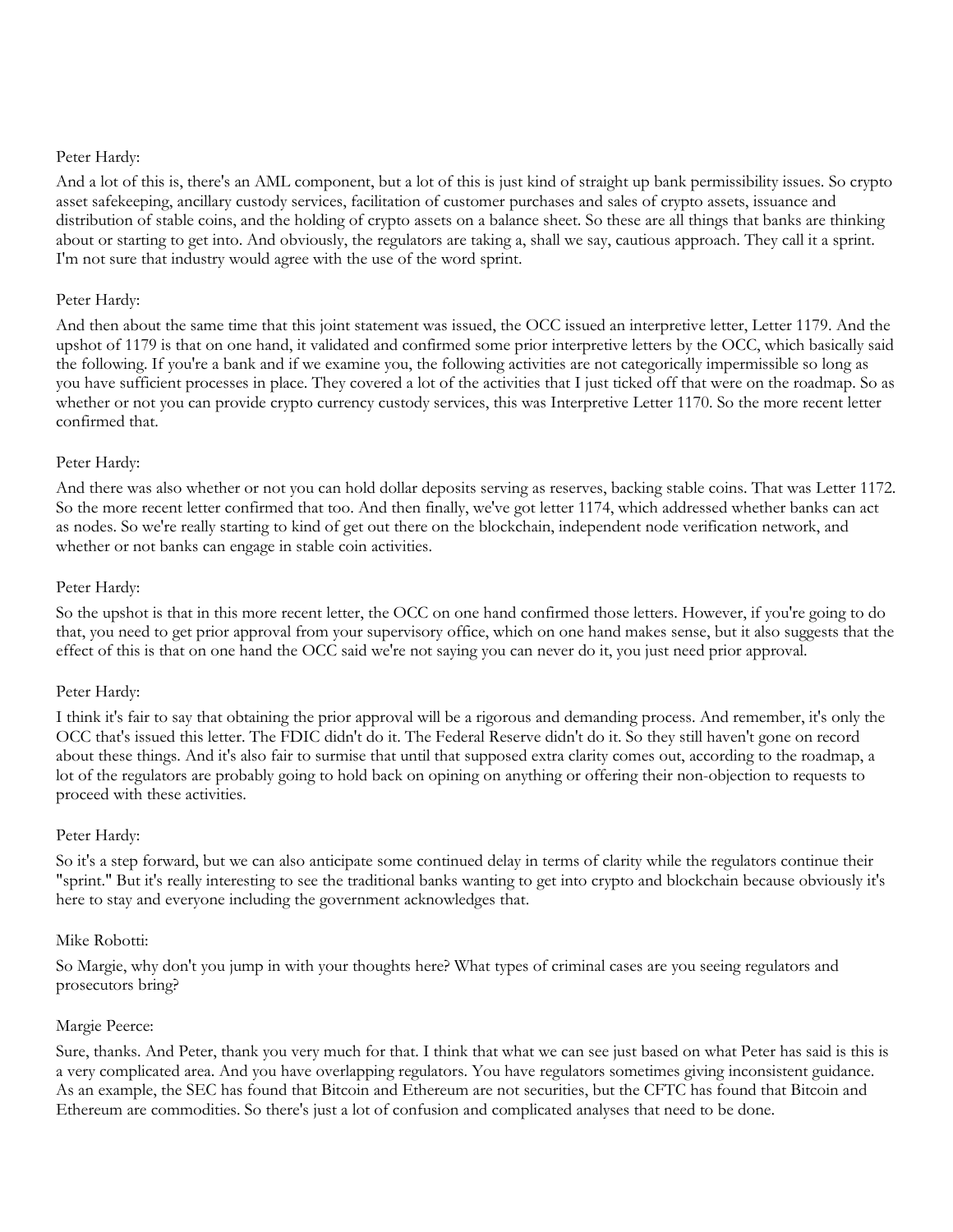#### Margie Peerce:

So Peter's talked about money laundering and using Title 18 for money laundering. But what I'm seeing is a lot of crypto prosecutions brought under garden- variety mail and wire fraud prosecutions, as well as securities fraud prosecutions. And so what are mail and wire fraud? Mail and wire fraud are very simple. It's use of the mail or the wires to defraud another by using false promises or misrepresentation.

# Margie Peerce:

So all that has to happen is the mail or a wire, and that could include UPS, it include FedEx, it can include any of these common carriers so long as there's some sort of "interstate commerce." So if there is a view that there were false statements made in the marketing or sale of a crypto product, then the US Attorney's Office, the Department of Justice, like you've been reading a lot lately, can bring a criminal prosecution, and they are doing that. And they are bringing criminal prosecutions for what we would call in the white-collar space garden-variety criminal conduct.

# Margie Peerce:

And then you also have securities fraud charges, criminal securities fraud charges which are brought, as well as civil securities fraud charges. So what's criminal securities fraud or civil securities fraud? It's fraud in connection with the purchase or sale of securities. And you could have a civil charge for the unregistered sale of securities. You could have criminal charges if there's fraud in connection with that.

# Margie Peerce:

And so what's a security? The SEC has come out with a complicated test, which is called the Howey test, which goes back to a Supreme Court case from the 1940s, which talks about an analysis that needs to be done as to whether a particular product constitutes a security. The commissioners of the SEC have basically said that they have not seen an initial coin offering, which is the equivalent of an initial public offering, they have not seen an initial coin offering which isn't offering the sale of a security.

#### Margie Peerce:

So basically, unless a particular token is considered to be a utility token, which means there's no profit to be derived from it, and don't just take this as the sole analysis because lawyers really need to dig into these things, before somebody engages in such a transaction. But if they conclude that something is not simply a utility token, there is a risk of civil actions taken by the SEC. And if they believe there was some fraud or misrepresentation in that sale, then you could find yourself as the subject of a criminal prosecution for securities fraud.

# Margie Peerce:

So my most significant takeaway from all of this is that just because it is this digital currency, just because it's not something that you can hold, does not mean that criminal and civil regulators are not going to take a look at what one is doing. So the absolute best takeaway that I hope somebody can take from this podcast, and I so enjoy joining my partners, Mike and Peter, on this podcast, I hope the best takeaway you can all take from this is this is complicated stuff. This is complicated stuff. And as lawyers, we much prefer to be giving the advice at the front end of a transaction, at the front end of somebody embarking on a crypto business, then having to help them unwind what they may have done or defend them in regulatory scrutiny on the transactions they've engaged in.

#### Margie Peerce:

So if there's one takeaway from this, please go to an accountant and go to an attorney that can help you make sure that what you are contemplating doing is set up lawfully and properly.